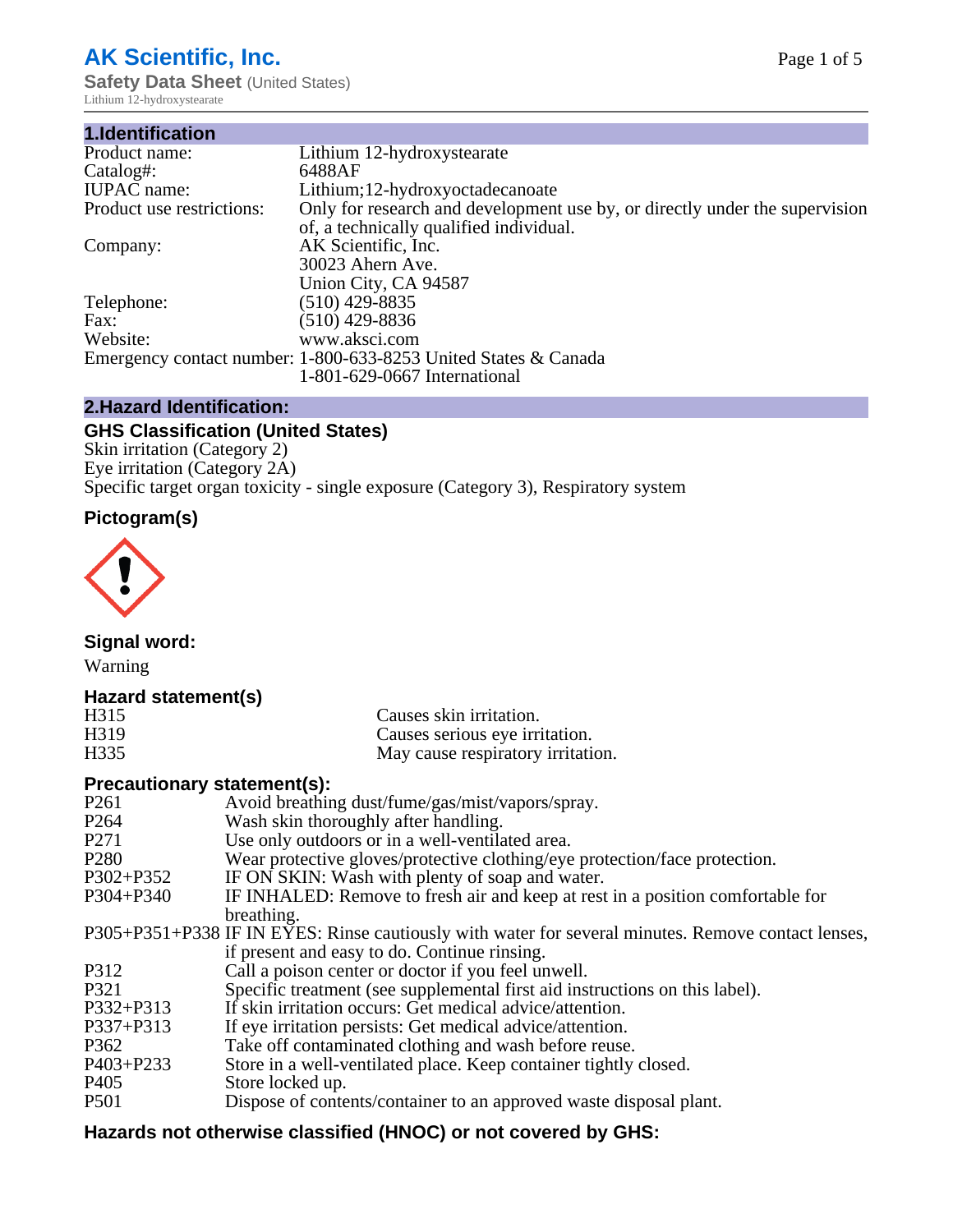#### none

#### **3.Composition/Information on Ingredients**

CAS#: 7620-77-1

Synonyms: Not available. Purity: 98% (HPLC) EC: Not available.

### **4. First Aid Measures**

**General Information:** Immediately remove any clothing contaminated by the product. Move out of dangerous area. Consult a physician and show this safety data sheet.

**Inhalation:** Move person to fresh air. If not breathing, give artificial respiration. If breathing is difficult, give oxygen. Obtain medical aid.

**Skin contact:** Immediately flush skin with running water for at least 15 minutes while removing contaminated clothing and shoes. Wash clothing before reuse. Obtain medical aid immediately. **Eye contact:** Immediately flush open eyes with running water for at least 15 minutes. Obtain medical aid immediately.

**Ingestion:** Do NOT induce vomiting without medical advice. Rinse mouth with water. Never administer anything by mouth to an unconscious person. Obtain medical aid immediately.

**Most important symptoms and effects, both acute and delayed:** No further information available. Please see sections 2 and 11.

**Indication of any immediate medical attention and special treatment needed:** No further information available.

### **5. Fire Fighting Measures**

**Suitable extinguishing media:** Use water spray, dry chemical, carbon dioxide, or chemical foam. **Specific hazards arising from the chemical:** Carbon oxides, Lithum oxides.

**Advice for firefighters:** As in any fire, wear a NIOSH-approved or equivalent, pressure-demand, self-contained breathing apparatus and full protective gear. During a fire, irritating and highly toxic gases may be generated by thermal decomposition or combustion.

### **6. Accidental Release Measures**

**Personal precautions, protective equipment and emergency procedures:** Wear protective equipment and keep unprotected personnel away. Ensure adequate ventilation. Remove all sources of ignition. Prevent further leak or spill if safe to do so. For personal protective equipment, please refer to section 8.

**Environmental precautions:** Do not let product enter drains, other waterways, or soil.

**Methods and materials for containment and cleaning up:** Prevent further leak or spill if safe to do so. Vacuum, sweep up, or absorb with inert material and place into a suitable disposal container. Consult local regulations for disposal. See section 13 for further disposal information.

#### **7. Handling and Storage**

**Precautions for safe handling:** Avoid contact with skin, eyes, and personal clothing. Wash hands thoroughly after handling. Avoid breathing fumes. Use only with adequate ventilation. Wear suitable protective clothing, gloves, and eye/face protection. Keep away from sources of ignition. Minimize dust generation and accumulation. Keep container tightly closed. Open and handle container with care. Do not eat, drink, or smoke while handling.

**Conditions for safe storage, including any incompatibilities:** Store in a tightly-closed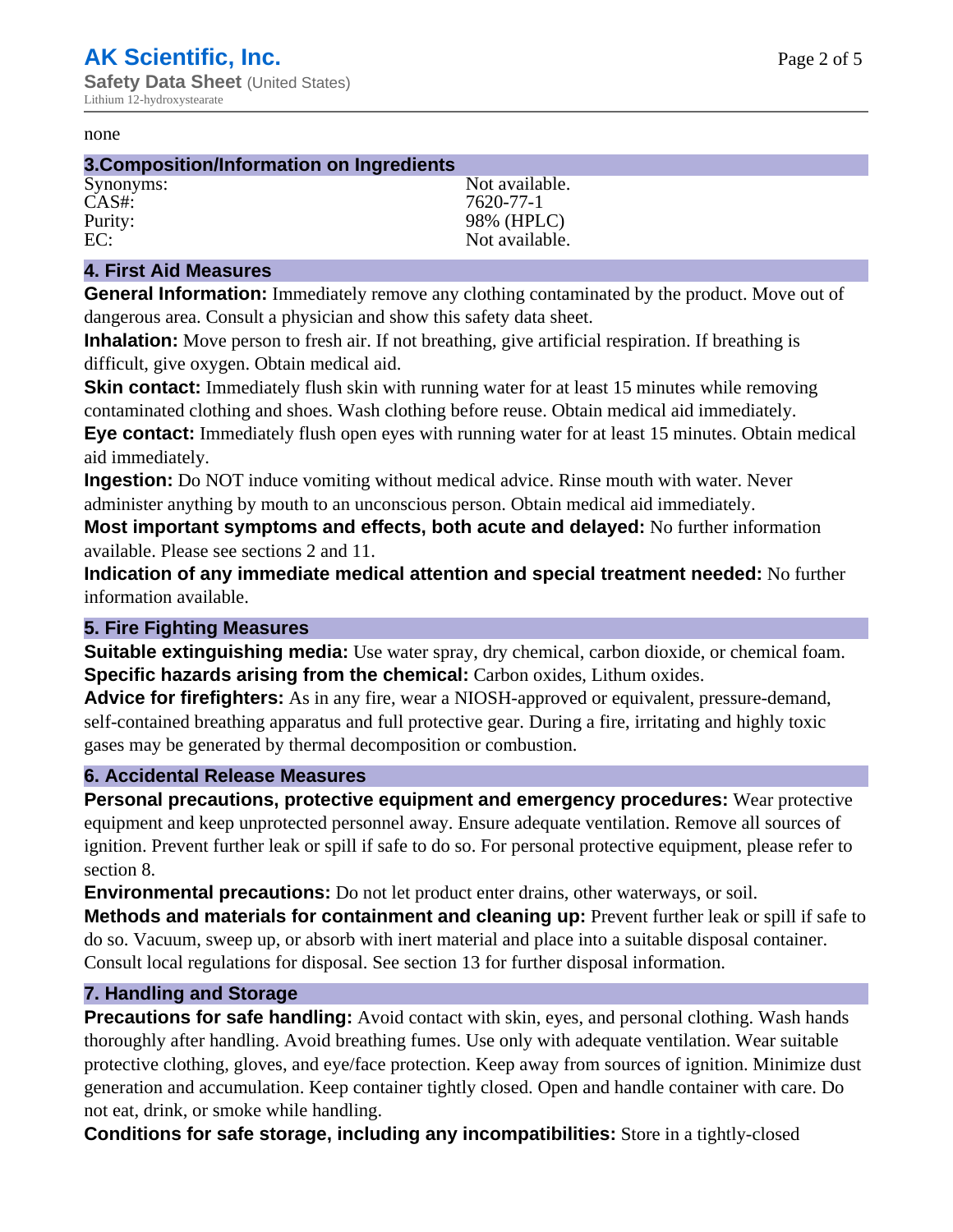container when not in use. Store in a cool, dry, well-ventilated area away from incompatible substances. Keep away from sources of ignition.

#### **8. Exposure Controls/Personal Protection**

#### **Exposure limits:**

| <b>OSHA PEL:</b>  | Not available. |
|-------------------|----------------|
| NIOSH REL:        | Not available. |
| <b>ACGIH TLV:</b> | Not available. |

**Appropriate engineering controls:** Avoid contact with skin, eyes, and clothing. Wash hands before breaks and immediately after handling the product. Facilities storing or utilizing this material should be equipped with an eyewash fountain. Use adequate general and local exhaust ventilation to keep airborne concentrations low.

#### **Personal protection**

| Eyes:        | Based on an evaluation of the eye or face hazards present, wear chemical splash-resistant<br>safety glasses or goggles with side protection. A face shield may be appropriate in some |
|--------------|---------------------------------------------------------------------------------------------------------------------------------------------------------------------------------------|
|              | workplaces. Use eyewear tested and approved under appropriate government standards<br>such as OSHA 29 CFR 1910.133 or EU EN166.                                                       |
| Hands:       | Wear gloves selected based on an evaluation of the possible hazards to hands and skin,                                                                                                |
|              | the duration of use, the physical conditions of the workplace, and the chemical resistance                                                                                            |
|              | and physical properties of the glove material.                                                                                                                                        |
|              | Skin and body: Protective clothing must be selected based on the hazards present in the workplace, the                                                                                |
|              | physical environment, the duration of exposure, and other factors. No fabric can provide                                                                                              |
|              | protection against all potential hazards; therefore it is important to select the appropriate                                                                                         |
|              | protective clothing for each specific hazard. At the minimum, wear a laboratory coat and                                                                                              |
|              | close-toed footwear.                                                                                                                                                                  |
| Respiratory: | Respirators are not a substitute for accepted engineering control measures such as<br>enclosure or confinement of the operation, general and local ventilation, and substitution      |
|              | of less toxic materials. When respiratory personal protective equipment is appropriate                                                                                                |
|              | based on an assessment of respiratory hazards in the workplace, use a NIOSH- or                                                                                                       |
|              | CEN-certified respirator.                                                                                                                                                             |

| 9. Physical and Chemical Properties |                       |
|-------------------------------------|-----------------------|
| <b>Physical State:</b>              | White powder          |
| Molecular Formula:                  | C18H35O3.Li           |
| Molecular Weight:                   | 306.41                |
| Odor:                               | Not available.        |
| pH:                                 | Not available.        |
| <b>Boiling Point Range:</b>         | Not available.        |
| Freezing/Melting Point:             | $210-220$ °C          |
| <b>Flash Point:</b>                 | $213^{\circ}$ C       |
| <b>Evaporation Rate:</b>            | Not available.        |
| Flammability(solid,gas):            | Please see section 2. |
| <b>Explosive limits:</b>            | Not available.        |
| Vapor Pressure:                     | Not available.        |
| Vapor Density:                      | Not available.        |
| Solubility:                         | Not available.        |
| <b>Relative Density:</b>            | Not available.        |
| Refractive Index:                   | Not available.        |
| Volatility:                         | Not available.        |
| <b>Auto-ignition Temperature:</b>   | Not available.        |
| <b>Decomposition Temperature:</b>   | Not available.        |
| <b>Partition Coefficient:</b>       | Not available.        |
|                                     |                       |

# **10. Stability and Reactivity**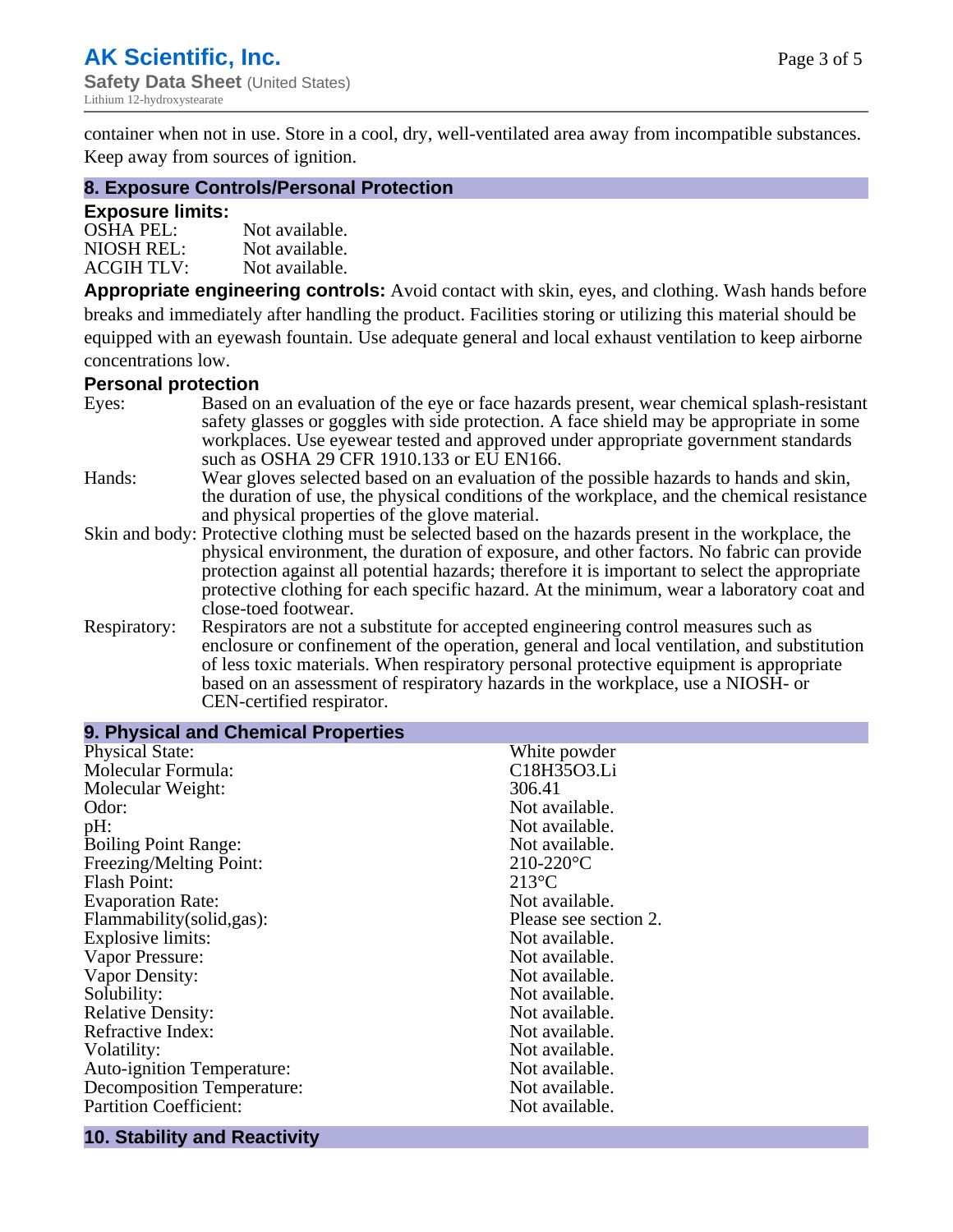| Reactivity:                         | Not available.                                       |
|-------------------------------------|------------------------------------------------------|
| Chemical stability:                 | Stable under recommended temperatures and pressures. |
| Possibility of hazardous reactions: | Not available.                                       |
| Conditions to avoid:                | Dust generation.                                     |
| Incompatible materials:             | Strong oxidizing agents.                             |
| Hazardous decomposition products:   | Carbon oxides, Lithum oxides.                        |
|                                     |                                                      |

#### **11. Toxicological Information**

| RTECS#                                         | Not available.                                      |
|------------------------------------------------|-----------------------------------------------------|
| Acute toxicity:                                | Not available.                                      |
| Routes of exposure:                            | Inhalation, eye contact, skin contact, ingestion.   |
| Symptoms related to the physical, chemical and | Skin contact may result in inflammation             |
| toxicological characteristics:                 | characterized by itching, scaling, reddening,       |
|                                                | blistering, pain or dryness. Eye contact may result |
|                                                | in redness, pain or severe eye damage. Inhalation   |
|                                                | may cause irritation of the lungs and respiratory   |
|                                                | system. Overexposure may result in serious illness  |

or death.

#### **Carcinogenicity**

| IARC: | Not classified.                                                                                      |
|-------|------------------------------------------------------------------------------------------------------|
| NTP:  | Not listed.                                                                                          |
| OSHA: | Not listed.                                                                                          |
|       | Acute toxic effects: Inflammation of the eye is characterized by redness, watering, and itching. Ski |
|       | inflammation is characterized by itching, scaling, reddening, or, occasionally,                      |
|       | blistering.                                                                                          |

| 12. Ecological Information     |                |  |
|--------------------------------|----------------|--|
| Ecotoxicity:                   | Not available. |  |
| Persistence and degradability: | Not available. |  |
| Bioaccumulative potential:     | Not available. |  |
| Mobility in soil:              | Not available. |  |
| Other adverse effects:         | Not available. |  |
|                                |                |  |

#### **13. Disposal Considerations**

Disposal of waste: Chemical waste generators must determine whether a discarded chemical is classified as hazardous waste. US EPA guidelines for the classification determination are listed in 40 CFR 261.3. Additionally, waste generators must consult state and local hazardous waste regulations to ensure complete and accurate classification. Observe all federal, state and local regulations when disposing of the substance.

Disposal of packaging: Do not reuse containers. Dispose of as unused product.

| <b>14. Transportation Information</b> |                |
|---------------------------------------|----------------|
| <b>DOT (United States)</b>            |                |
| UN number:                            | Not hazmat     |
| Proper shipping name:                 | Not available. |
| Transport hazard class:               | Not available. |
| Packing group:                        | Not available. |
| <b>IATA</b>                           |                |
| <b>UN Number:</b>                     | Not DG         |
| Proper shipping name:                 | Not available. |
| Transport hazard class:               | Not available. |
| Packing group:                        | Not available. |